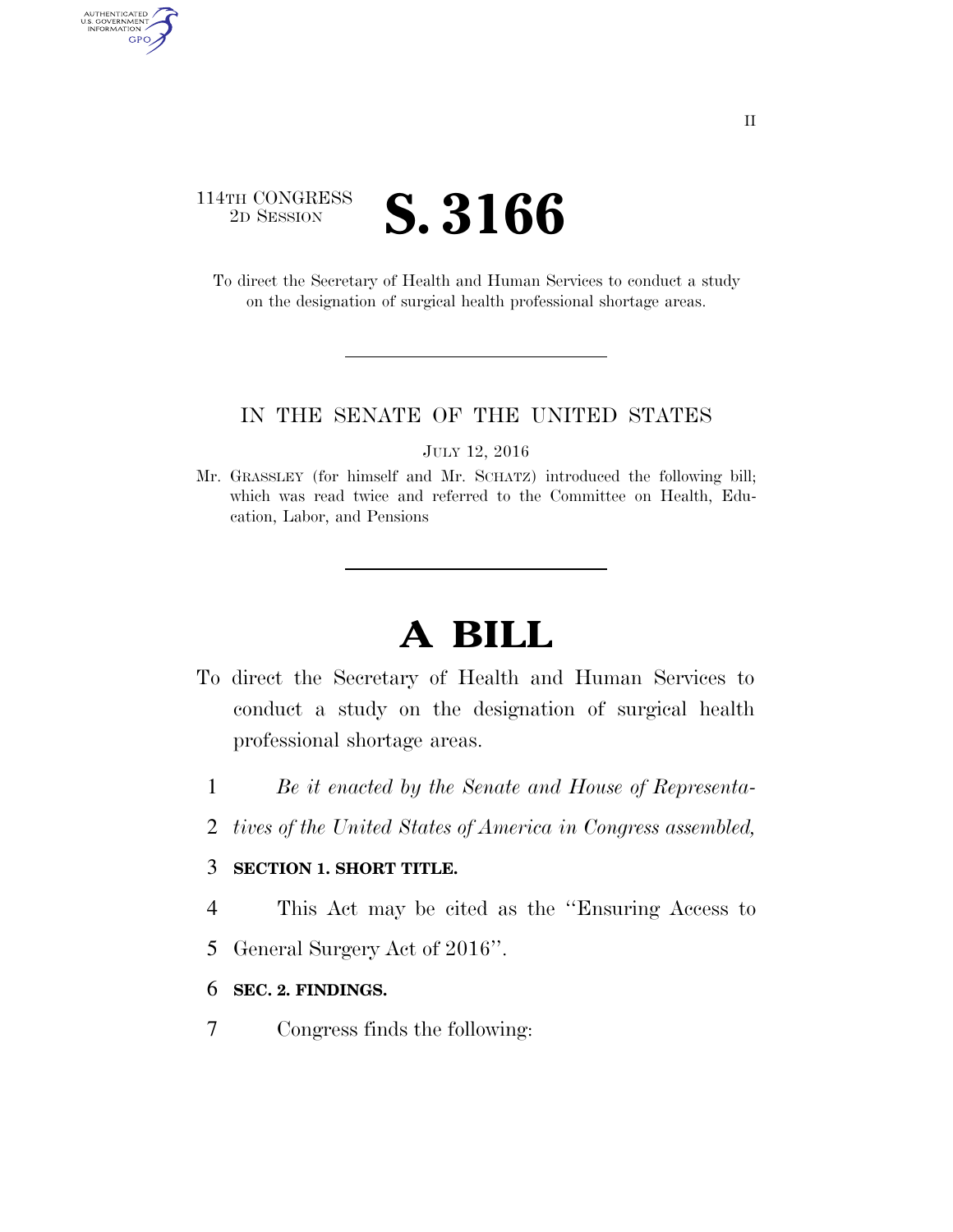(1) According to the Bureau of Health Work- force, the United States faces a shortage of physi-cians.

 (2) In order to accurately prepare for future physician workforce demands, comprehensive, impar- tial research and high quality data is needed to in- form dynamic projections of physician workforce needs.

 (3) A variety of factors, including health out- comes, utilization trends, growing and aging popu- lations, and delivery system changes, influence work- force needs and should be considered as part of flexible projections of workforce needs.

 (4) Given the particularly acute needs for sur- geons in many rural areas, additional efforts to as- sess adequacy of the current surgeon workforce are necessary.

 **SEC. 3. STUDY ON DESIGNATION OF SURGICAL HEALTH PROFESSIONAL SHORTAGE AREAS.** 

 (a) STUDY.—The Secretary of Health and Human Services (in this section referred to as the ''Secretary'') shall conduct a study on the following matters relating to access by underserved populations to general surgeons:

 (1) Whether the designation of health profes-sional shortage areas under section 332 of the Pub-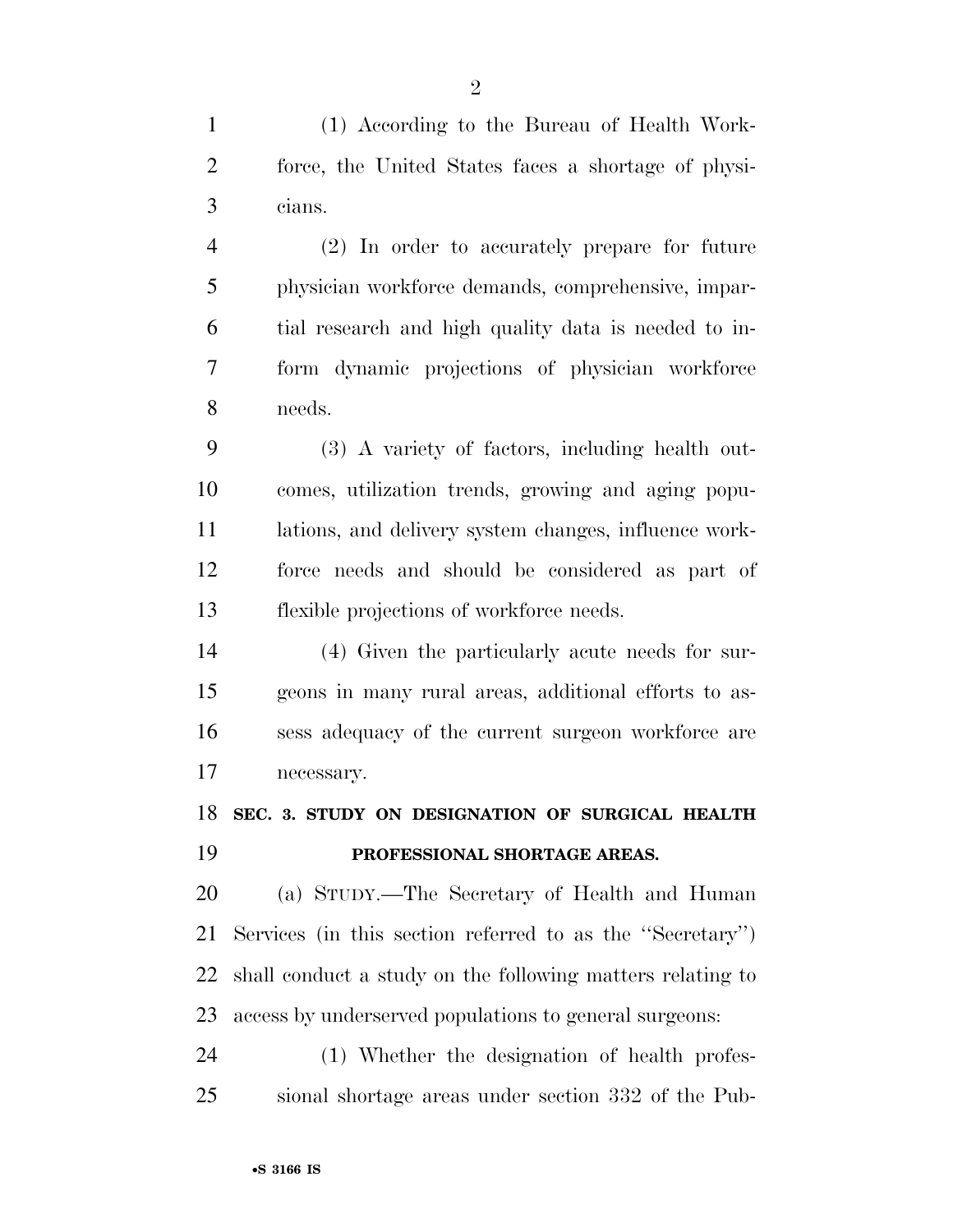lic Health Service Act (42 U.S.C. 254e) results in accurate assessments of the adequacy of local gen- eral surgeons to address the needs of underserved populations in urban, suburban, or rural areas.

 (2) Whether another measure of access to gen- eral surgeons by underserved populations, such as hospital service areas, would provide more accurate assessments of shortages in the availability of local general surgeons to meets the needs of those popu-lations.

 (3) The appropriateness of establishing the des- ignation under such section 332 of surgical health professional shortage areas (as defined in subsection 14 (b)).

 (b) SURGICAL HEALTH PROFESSIONAL SHORTAGE AREA DEFINED.—For purposes of this section, the term ''surgical health professional shortage area'' means, with respect to an urban, suburban or rural area in the United States, an area with a population that is underserved by general surgeons.

 (c) DESIGNATION OF SURGICAL HEALTH PROFES-SIONAL SHORTAGE AREA (SHPSA).—

 (1) IN GENERAL.—In carrying out the study under this section, the Secretary shall consider po-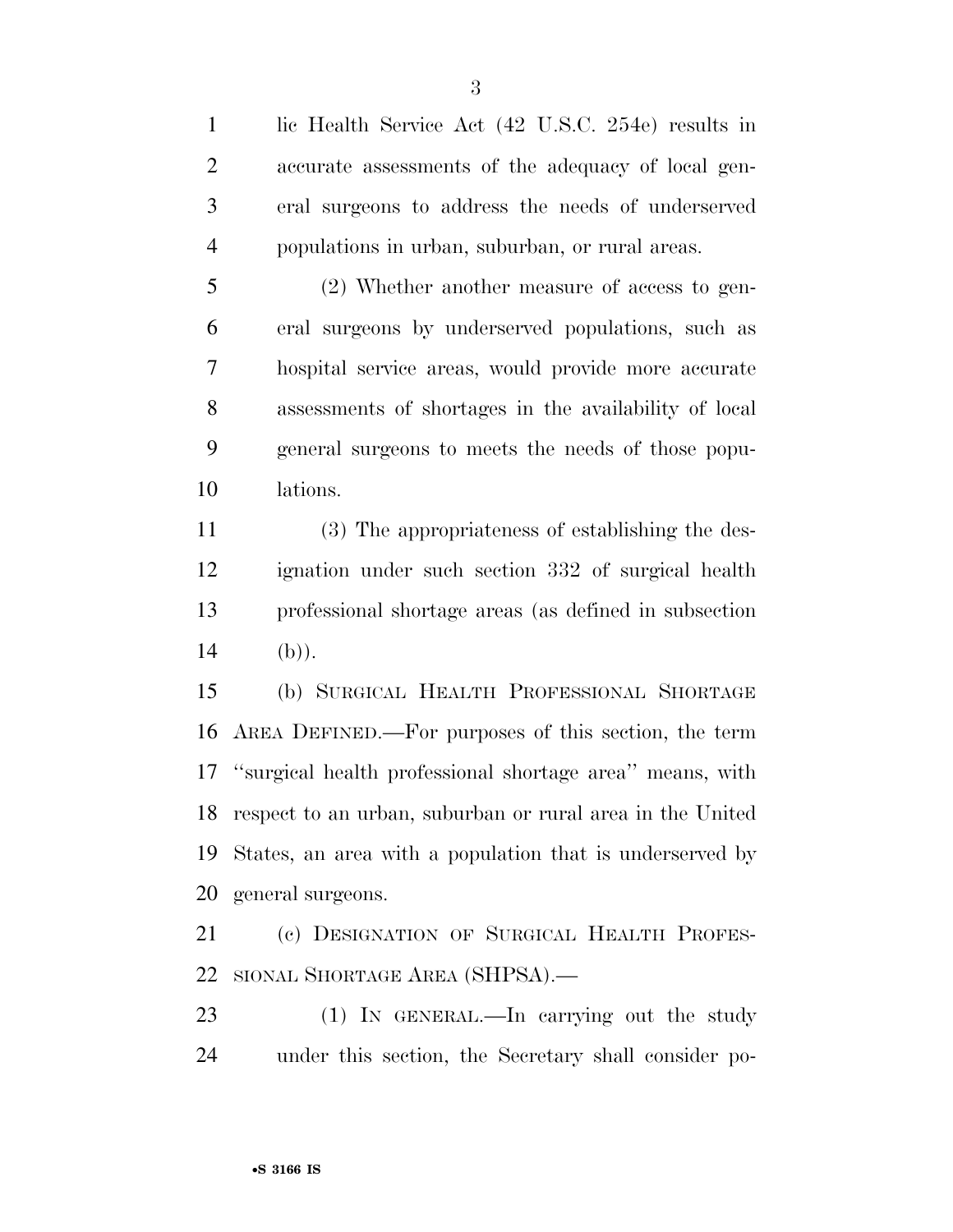| $\mathbf{1}$   | tential methodologies for the designation of surgical |
|----------------|-------------------------------------------------------|
| $\overline{2}$ | health professional shortage areas, including—        |
| 3              | (A) the criteria under which areas are des-           |
| $\overline{4}$ | ignated as health professional shortage areas         |
| 5              | under section 332 of the Public Health Service        |
| 6              | Act $(42 \text{ U.S.C. } 254\text{e})$ ; and          |
| 7              | (B) the methodology described in para-                |
| 8              | graph(2).                                             |
| 9              | (2) METHODOLOGY FOR THE DESIGNATION OF                |
| 10             | SHPSA.—Among the methodologies considered<br>$\bf{A}$ |
| 11             | under paragraph (1), the Secretary shall analyze the  |
| 12             | potential effectiveness and accuracy of the following |
| 13             | methodology:                                          |
| 14             | (A) DEVELOPMENT OF SURGERY SERVICE                    |
| 15             | AREAS.—Development of surgery service areas           |
| 16             | through the identification of hospitals with sur-     |
| 17             | gery services and the identification of popu-         |
| 18             | lations by zip code areas using Medicare patient      |
| 19             | origin data.                                          |
| 20             | IDENTIFICATION OF SURGEONS.<br>(B)                    |
| 21             | Identification of all actively practicing general     |
| 22             | surgeons.                                             |
| 23             | (C) SURGEON TO POPULATION RATIOS.-                    |
| 24             | Development of general surgeon-to-population          |
| 25             | ratios for each surgery service area.                 |